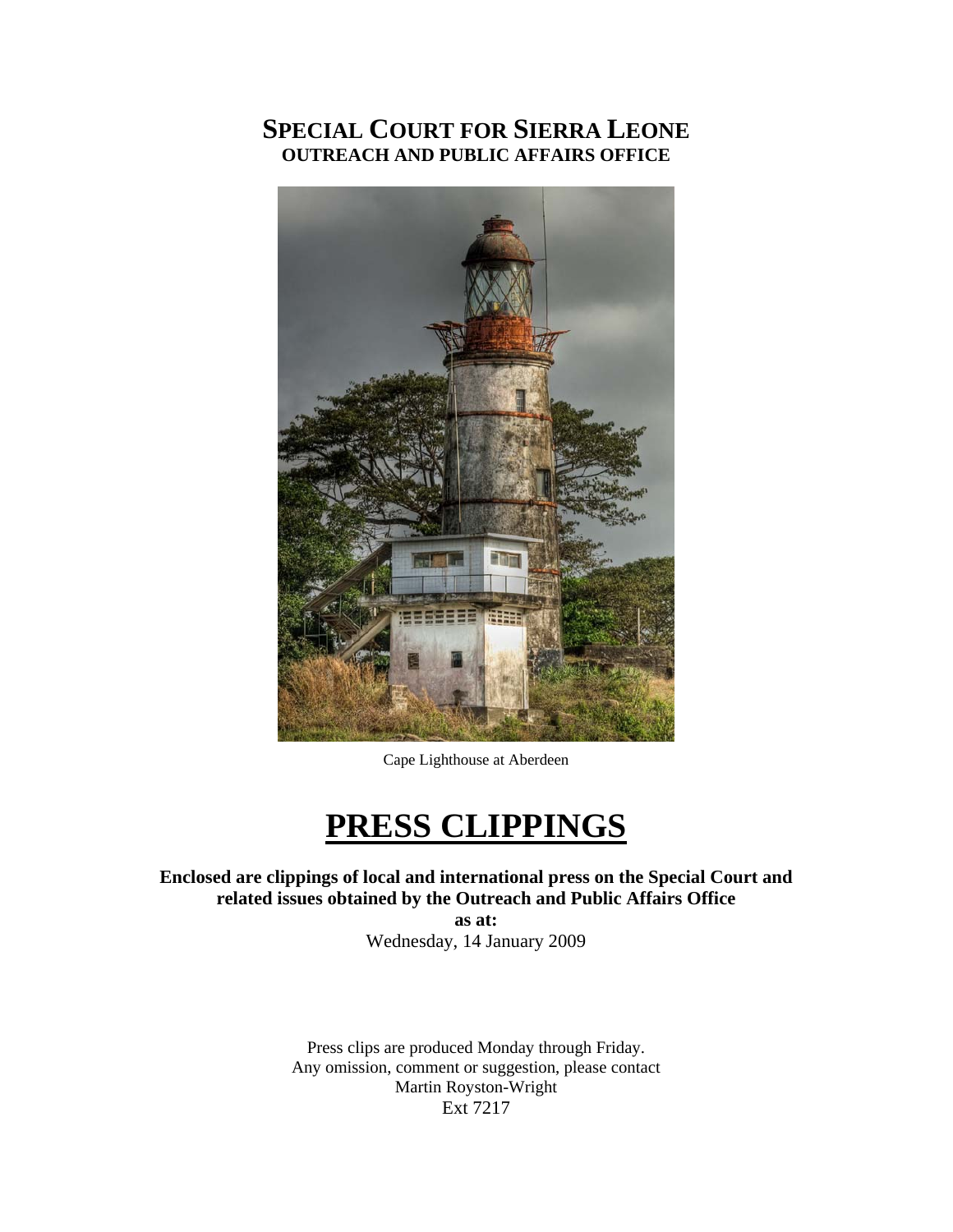| <b>International News</b>                                                            |             |
|--------------------------------------------------------------------------------------|-------------|
| Taylor Trial: Horrible Tales at The Hague / The Patriotic Vanguard                   | Pages 3-4   |
| Prosecution Concludes Examination of Witness Hassan Bilitay / Charlestaylortrial.org | Pages 5-6   |
| UNMIL Public Information Office Complete Media Summaries / UNMIL                     | Pages 7-9   |
| Liberian Immigrants React to Taylor Conviction / New American Media                  | Pages 10-11 |
| Congo's Bemba Accused at Hague of Ordering Rape / Reuters                            | Pages 12-13 |
| Gaza Killings Trigger Call for War Crimes Probe / Inter Press Service                | Pages 14-16 |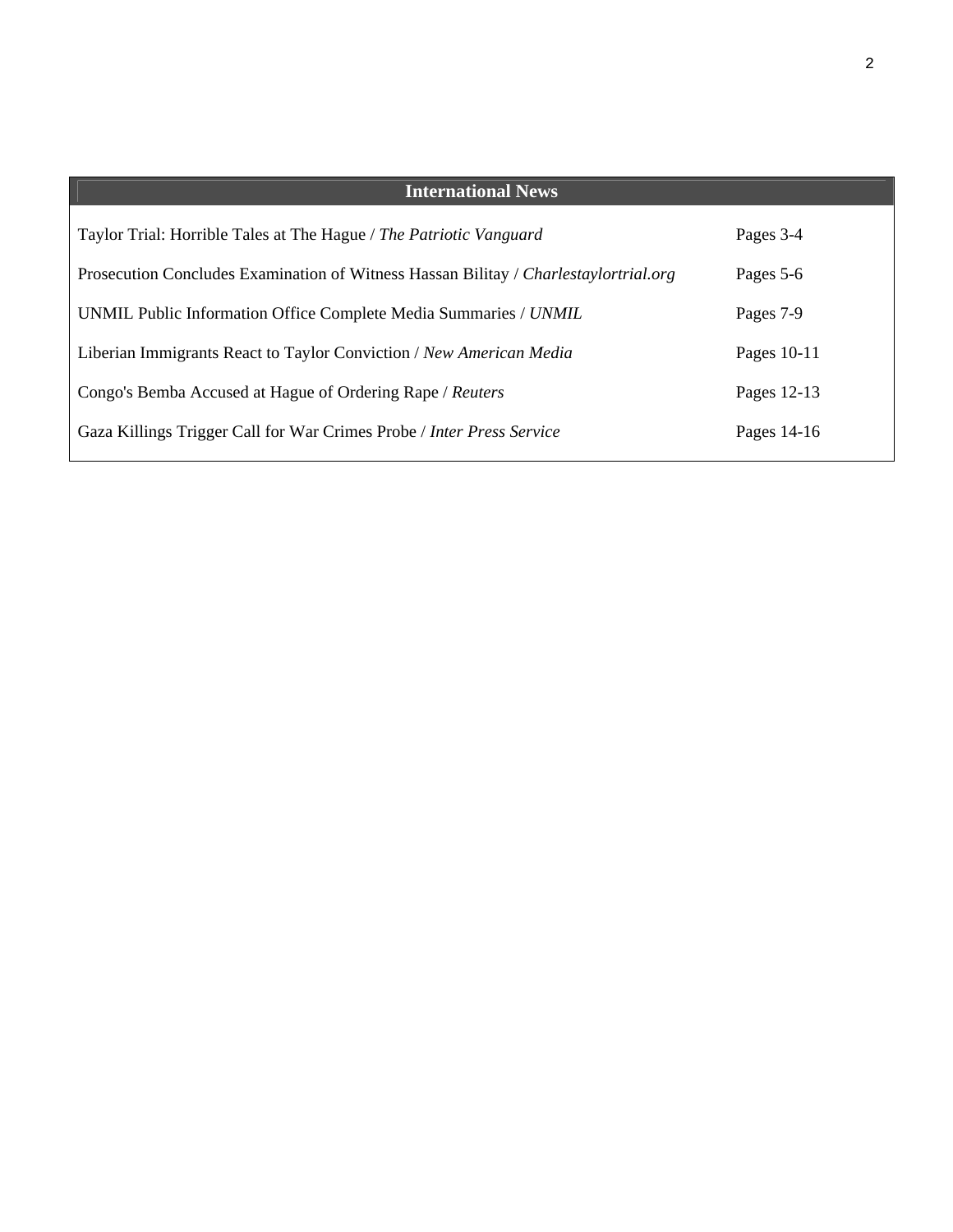## The Patriotic Vanguard

Tuesday, 13 January 2009

#### **Taylor Trial: Horrible tales at The Hague**

Mariama Khai Fornah reporting from The Hague.

Horrible tales of mental and physical torture continue to characterize the testimonies of the Liberian Prosecution Witness testifying against Indicted Former Liberian President Charles Taylor for the second day in The Hague. Hassan Bility, a Liberian Journalist testified to being detained for a total of six months and interviewed on one occasion by Former President Taylor for two hours thirty minutes and then thrown at the back of the pickup like a bag of rice. Mariama Khai Fornah reports from The Hague

FORNAH: Hassan Bility has told the Judges of the Special Court for Sierra Leone that he was detained at a total of 13 places in and out of Monrovia.

Hassan, who is a witness of fact, said some of his detention centers contained human faeces and water.

He said Charles Taylor's government did not find anything incriminating evidence against him.

On direct examination, Hassan said former president personally seized his check book and passport found in his journalist bag and declared them fruits of the crime, or F.O.C., for the charge of subversion.

The prosecution witness testified that he was dragged out of Mr. Taylor's White Flower Residence on June 24, 2002, and subjected to various forms on inhumane treatments in Caldwell, Monrovia, and other places.

BILITY: Whenever Benjamin Yeaten came to Clay, they would pull me out of the hole, or the underground cell. They would take me to what was an administrative structure building at Clay. They would bring me there, and Benjamin Yeaten would sit in the chair behind the desk. Joe Towah would sit next to him. Benjamin Yeaten would ask Joe Tuah in my presence, "Has he said anything yet?" and Joe Towah would say "no." Then he would tell Joe to [indistinct] "You are being very easy on this guy...to talk something, because I need to report back to the president to tell him exactly what he said. The president is impatient." They would take me out of the building to the back of the building and they would take a prisoner behind the building. They would shoot, pretend as if they were killing somebody. At some point I would hear - cause I didn't see if they actually shot and killed those people or not - and then the would come back to me and say "well, do you want to follow these guys, these guys we just sent to hell? If you don't speak, we're going to do exactly what we did to you."

FORNAH: Hassan said in his presence, Mr. Taylor instructed the then Special Security Service Director, Benjamin Yeaten, to extract confession from him through any means that was necessary.

Mr. Bility told the Court Yeaten later took him to Clay in Bomi County and threw him in a four-foot high prison cell that could not accommodate his height. The prosecution Liberian witness described to the court treatments given him in the town of Clay by one of Taylor's securities named Joe Towah under the directive of Benjamin Yeaten.

BILITY: I was electrocuted on my genitalia several times, probably over 20 times.

COUNSEL: Who was doing this to you?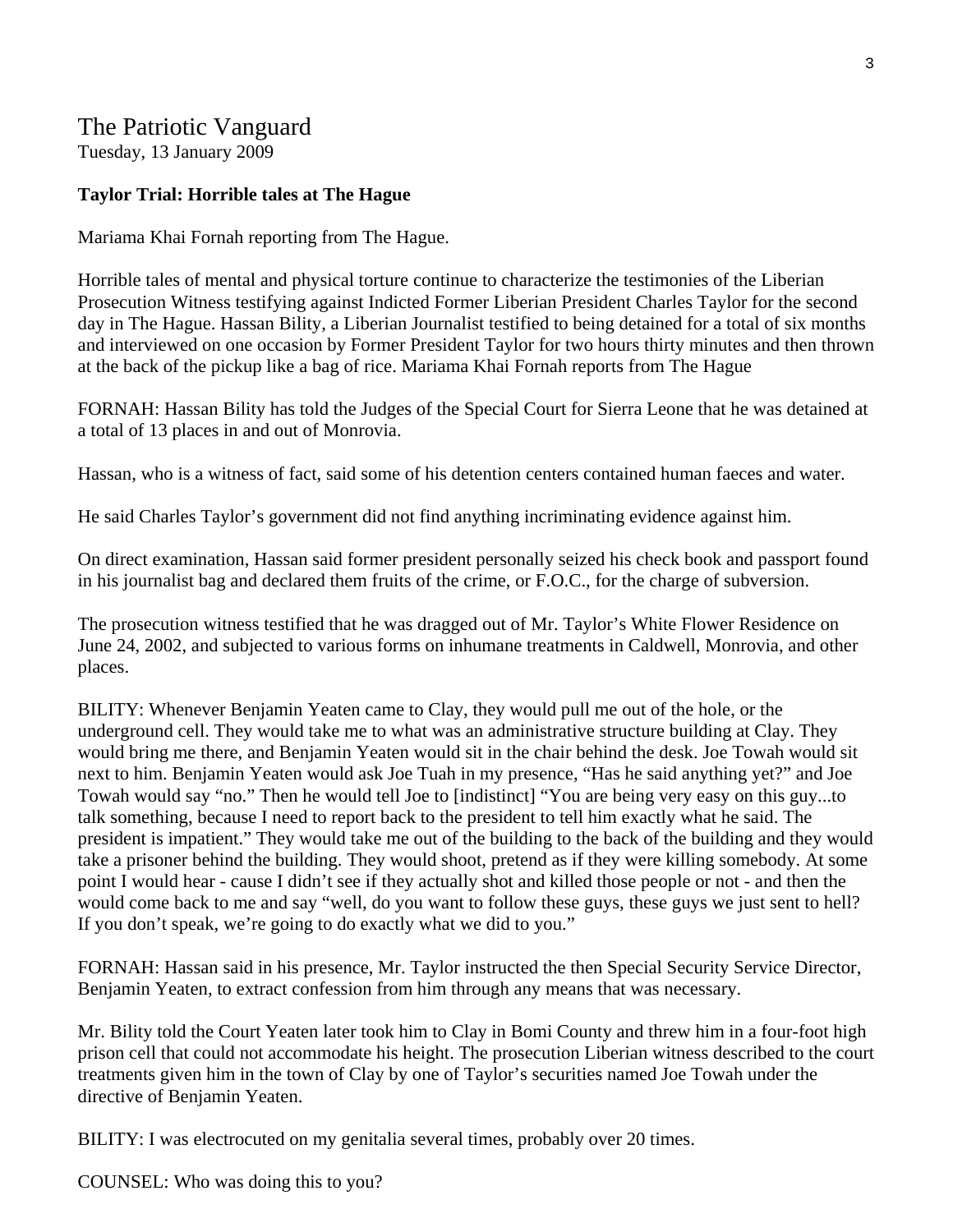BILITY: Specific instructions, I'm not sure whether the instruction was passed on to Benjamin Yeaten by the president, cause he instructed him to make me to talk. So Benjamin Yeaten in turn passed on instructions to a guy called Joe Towah. So Joe Towah was, like, the prison supervisor. He would come and ask if I were ready to talk about what they referred to as the truth. And on those occasions I would be [indistinct]. I was actually held in an underground cell.

FORNAH: The witness said whilst in detention, he also recognized a Sierra Leonean speaking fighter by the name of Gibril Massaquoi who told him that Benjamin Yeaten has ordered his torture.

Mr. Bility's testimonies in chief ended after one and the half days, and he came face to face with the head of Taylor's Defense team, Courtenay Griffiths, QC. Mr. Griffiths started on a rather emotional note by out-rightly declaring Mr. Bility as a liar.

GRIFFITHS: I make it clear, that so far as your testimony is concerned, I have the following suggestions to make. One, that you're a liar. Do you understand me?

BILITY: Yes sir.

GRIFFITHS: Secondly, that you are personally engaged in a crusade against former President Taylor. Do you understand that?

BILITY: Yes sir, I do.

GRIFFITHS: Thirdly, that that crusade upon which you have embarked is motivated, not by concerns about human rights abuses and Mr. Taylor's alleged involvement in Sierra Leone, but rather is motivated by ethnic and political loyalties held by you.

FORNAH: Mr. Griffiths accused Bility of being in constant contact with the American Central Intelligence Agency, the CIA, and the Federal Bureau of Investigation, FBI, during the presidency of Mr. Taylor, but the witness denied.

Hassan said Mr. Taylor set him free on December 7, 2002 through the intervention of the American Government, but he was not in constant communication with the U.S Embassy in Monrovia, neither the U.S. Government.

Hassan however, said the American FBI contacted him in 2004 after he had an interview with the Cable News Network, CNN, and was asked whether Charles Taylor was a member of the Islamic Terrorist Group, Al Qaeda.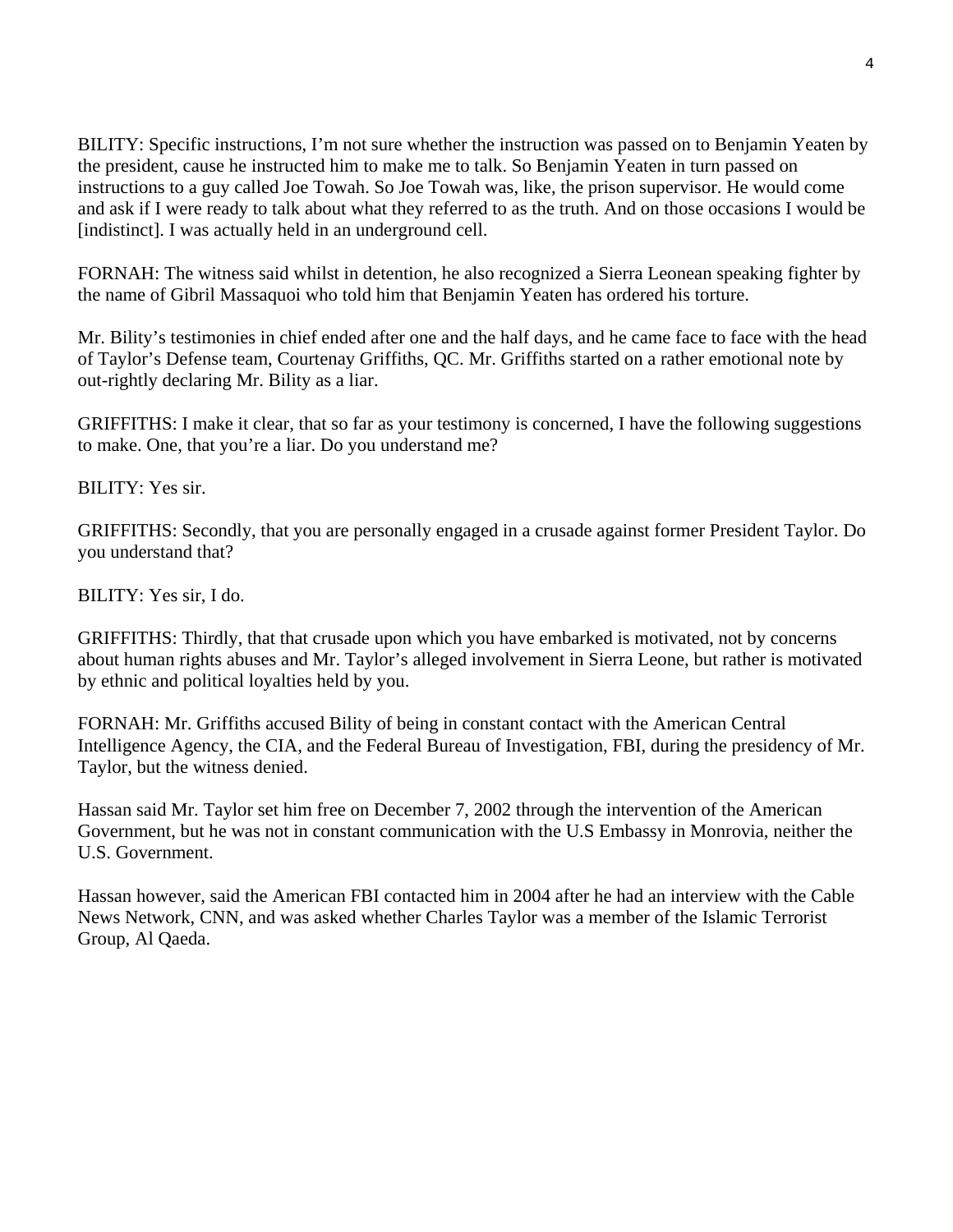## Charlestaylortrial.org

Tuesday January 13, 2009

#### **[Prosecution Concludes Examination of Witness Hassan Bilitay, Defence Commences Cross-](http://charlestaylortrial.org/2009/01/13/prosecution-concludes-examination-of-witness-hassan-bilitay-defence-commences-cross-examination-of-witness/)[Examination of Witness](http://charlestaylortrial.org/2009/01/13/prosecution-concludes-examination-of-witness-hassan-bilitay-defence-commences-cross-examination-of-witness/)**

*We are still facining technical problems with the live streaming of the trial and so cannot record all the details of the witness's testimony. We apologies for any inconvinience this may cause.*

10:00am: Court resumed and prosecution counsel concluded his direct examination of witness Hassan Bilitay. Defence counsel for Charles Taylor, Mr. Courtaney Griffiths QC commenced cross-examination of the witness.

#### **Examination of the Witness**

In his direct examination, witness Hassan Bilitay testified about tales of physical and mental torture which he underwent at the hands of Charles Taylor's security forces. Mr. Bilitay testified that he was detained for a total of six months and on one occassion, he was interviewed by Mr. Taylor for two and the half hours and then thrown at the back of a pick up truck. Speaking of his detention, the witness explained that he was detained at a total of 13 different places in and out of Monrovia. He said that some of his detention places contained human faeces and water. He said that during his numerous arrests and detentions, Taylor's government did not find anything incriminating against him. He further explained that Mr. Taylor seized his personal check book and his passport and declared them the 'Fruits of Crime' (FOC) for the charges of subversion. He said that on June 24 2002, he was dragged out of Mr. Taylor's White Flower residence and subjected to various forms of inhumane treatments at Caldwell, Monrovia and other places. He said that he was electricuted on his genitalia on several occassions, probably more than twenty times.

The witness told the judges that Mr. Taylor instructed Benjamin Yeaten to extract confession from him by whatever means necessary. He said that Yeaten took him to Clay in Bomi County where he was put in an underground four foot high prison that could not accomodate his height. He said that mistreatments were handed to him by Joe Tua, based on instructions from Yeaten. He said that on some days, they would move him from the cell to the administrative building where Yeaten would ask Joe Tua whether he had made any confessions. Once Joe Tua told Yeaten that the witness had not made any confessions, they would take him to the back of the building and torture him. He said that they would fire gun shots, saying they had just killed another prisoner and that if the witness did not make any confessions, he would be executed in like manner.

The witness concluded his direct examination and defence counsel for Mr. Taylor, Courtaney Griffiths commenced the cross-examination of the witness.

#### **Cross-Examination**

Mr. Griffiths at the start of his cross-examination told the witness that he had several suggestions to make, which included:

- 1. That the witness is a liar
- 2. That he is personally engaged in a crusade against Mr. Taylor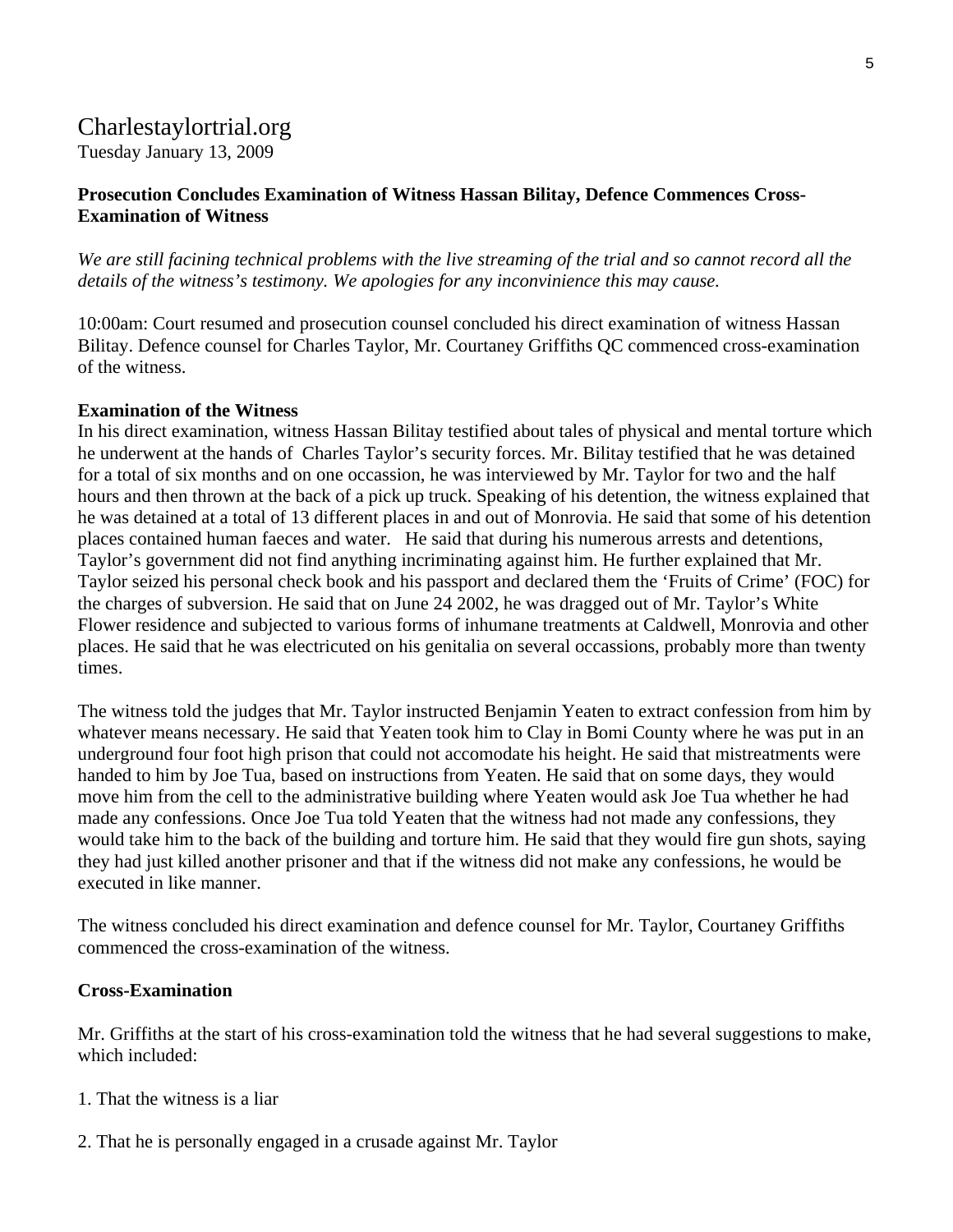3. That the said crusade is motivated not by concerns about human rights abuses and Mr. Taylor's alleged involvement in Sierra Leone but rather by ethnic and political loyalties held by the witness

4. That the witness was a spy for the United States of America

The witness denied all these suggestions. Mr. Griffiths further told the witness that he was in constant touch with the American Central Intelligence Agency (CIA) and the Federal Bureau of Investigations (FBI) during Mr. Taylor's presidency in Liberia. The witness also denied this assertion. Mr. Bilitay said that he was neither in touch with the US Givernment, nor the US Embassy in Monrovia. He said that on December 7, 2002, Mr. Taylor released him through the intervention of the US Government. He said that in 2004, the FBI contacted him after he was interviewed by CNN, and he was asked whether Mr. Taylor was a member of the Islamic terrorist group Al Qaeda.

On this note, the court adjourned for the day. Cross-examination of the witness is set to continue tomorrow Wednesday January 14, 2009.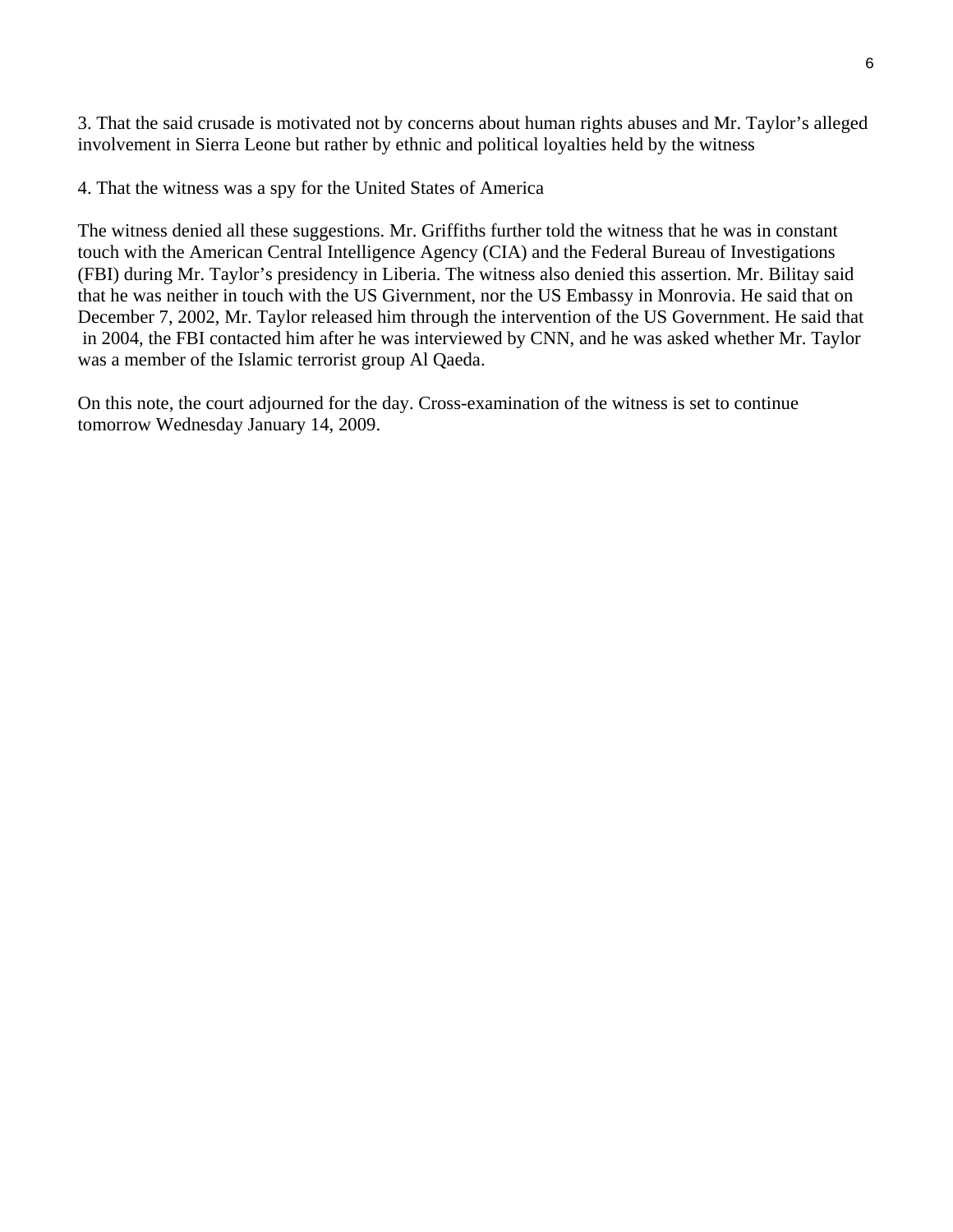

United Nations Mission in Liberia (UNMIL)

### **UNMIL Public Information Office Complete Media Summaries 13 January 2009**

*[The media summaries and press clips do not necessarily represent the views of UNMIL.]* 

#### **Newspaper Summary**

#### **Dunn Commission Claims non-cooperation from Knuckles**

(The News, Daily Observer, Heritage, New Democrat, The Independent, the Analyst, National Chronicle)

- The Dunn Commission report has cited the lack of full cooperation from the central figure in the email scandal, Willis Knuckles.
- President Ellen Johnson-Sirleaf told a news conference on Monday, as a result, the commission was unable to come up with clear recommendations.
- The commission instead called for further investigation of Knuckles, a recommendation the President assured she would implement.
- Mr. Knuckles was at the centre of the email scandal published by Front Page Africa, which linked him to a number of transactions in the name of the presidency.
- The President again rejected supporting the transactions as well as the segment of the report that refers to Knuckles as her current Advisor.
- On the issue of the US\$600,000.00 transaction linking the President's Legal Advisor, Madam Sirleaf maintained it has nothing to do with Liberia.
- The President disclosed she has asked her friend Finda Koroma whom she said carried out the transactions to submit all documents to the Anti Corruption Commission.
- President Sirleaf assured ECO Bank would be asked to ensure further investigation as recommended by the commission.

#### **Senate to enforce Supreme Court's ruling Tuesday**

(Heritage, New Democrat, National Chronicle The News, Daily Observer, The Independent, the Analyst)

- The Senate has confirmed that it would on Tuesday enforce the ruling of the Supreme Court to reinstate its suspended Pro Temp, Isaac Nyenabo.
- Senator Lahai Lassana who has been presiding over the Senate told reporters that the Upper House will respect the judgment as promised.
- Senator Lassana said the reinstatement of Nyenabo has been included on the Senate's agenda for discussion on Tuesday.
- Senator Lassana, said the reinstatement of Nyenabo is likely to be tied with the resolution seeking his removal.
- According to him, the Senators who sought the removal of Nyenabo would insist for the resolution to be discussed.
- Senator Lassana could not confirm as to whether he would formally surrender the post of acting leadership on Tuesday.
- During the re-opening of the Legislature Tuesday, Vice President Joseph Boakai asked the Senate to obey the laws that it makes.
- The President of the Senate said history will not treat the Senate kindly if it allows itself to be destroyed by the lack of respect for the rule of law.
- For the House of Representatives, Speaker Alex Tyler encouraged his colleagues to work for the well being of the Liberian people.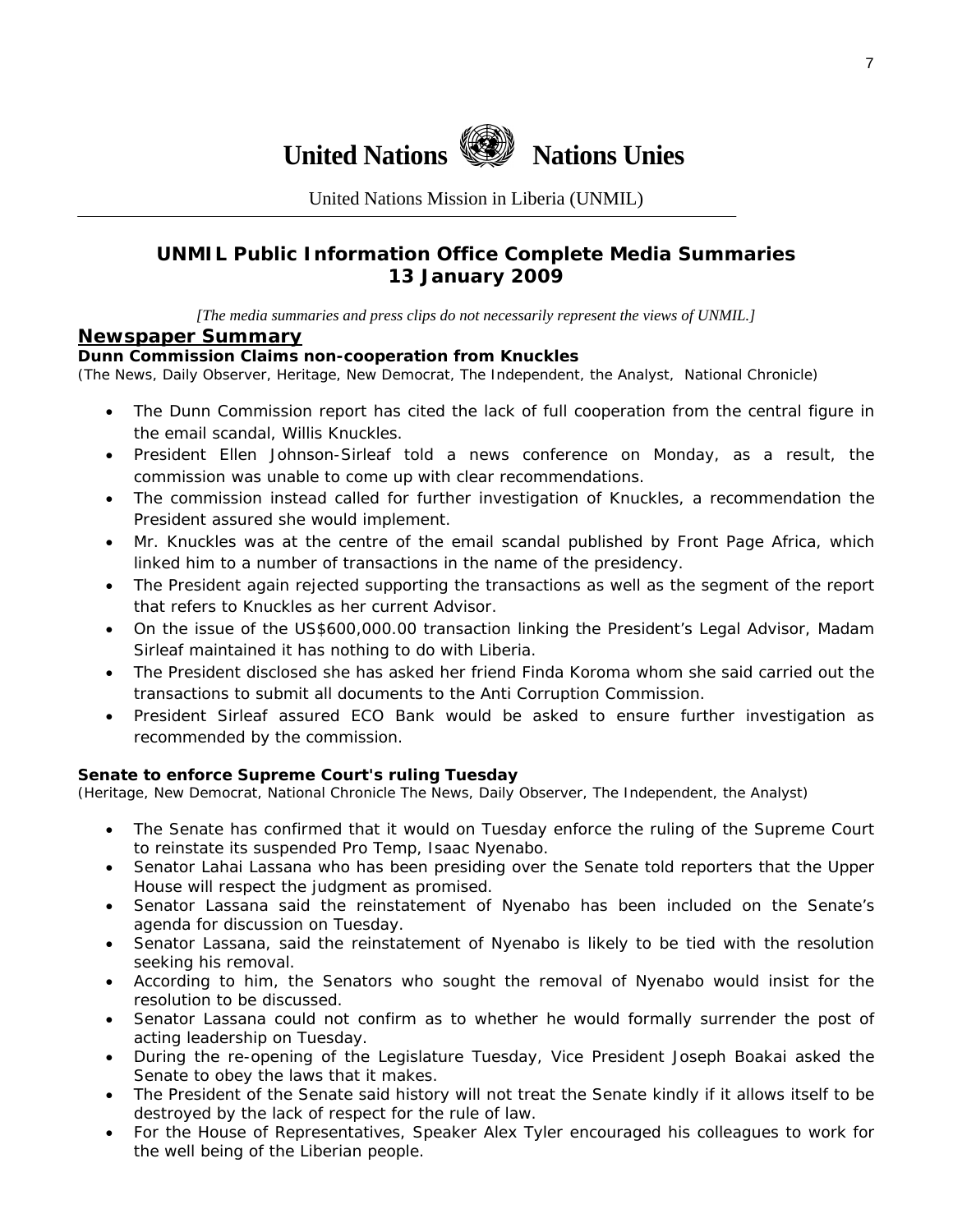## **Radio Summary**

#### **Probe Commission Says Knuckles did not cooperate**

#### **Senate set to obey High Court's ruling Tuesday**

#### **Journalist Hassan Bility testifies against Taylor**

- Exiled Liberian Journalist Hassan Bility has testified against detained President Charles Taylor in The Hague.
- Bility told the Special Court on Sierra Leone he was constantly in trouble for being critical of Taylor's government involvement in Sierra Leone.
- He told the Judges that he first got in trouble with the Taylor's regime in August of 1997 when he wrote an editorial entitled Who's the Judas in ECOWAS?
- The prosecution witness said the article questioned the sincerity of the Liberian Government under Taylor to resolve the Sierra Leone conflict in collaboration with ECOWAS.
- Bility told the court a band of Police Officers led by former Assistant Director of Police, Saah Gborlie stormed his office at the National Newspaper.
- The journalist recalled the Police squad was armed with rocket propelled grenade and other deadly weapons.
- Bility said he was taken to the headquarters of the Taylor's National Patriotic Party where he was seriously warned by Mr. Taylor himself.
- According to Bility, he was arrested the second time when he wrote a news article in the National Newspaper entitled: "In Sierra Leone, Whom is Government Supporting, Junta or Democracy?
- Bility testified that he suffered a total of six arrests where he was tortured by state security for publishing several articles critical of the Taylor's regime.
- Report says Taylor's eyes were transfixed on Bility throughout the testimonies.

*(Also reported on Star Radio, Sky F.M., Truth F.M. and ELBC*)

#### **Pres. Sirleaf identifies priorities for 2009**

- President Ellen Johnson-Sirleaf has named the opening of forestry operations, agriculture concessions and mines as priorities for 2009.
- The president noted that a number of concessions have already been signed and will soon begin operating.
- She is hopeful that government will work to achieve the priorities to create jobs for young people.
- The President also expressed regret that government's development activities did not go as far as she wanted in 2008.
- She spoke of the slow pace in the road construction and rehabilitation, the beginning of the construction of the Vai Town Bridge.
- Madam Sirleaf attributed the situation to the delay in translation of commitments to cash as well as the national capacity problem.

(*Also reported on Star Radio, Sky F.M., Truth F.M. and ELBC*)

#### **Man, 35, held for sodomizing 2 boys**

- The Monrovia Magisterial Court has detained a 35-year-old man for sodomy.
- Police sent Daniel Quansah to court for allegedly sodomizing two boys aged 13 and 14, an act confirmed by medical reports.
- Daniel Quansah, a resident of Saye Town in Sinkor was arrested on December 28.
- One of the victims said Quansah uses oil to lubricate their anuses before abusing them.
- Quansah denied the claims but admitted that the victims usually visit him in his bedroom. Police charged him with statutory rape.
- Still at the Temple of Justice, the 39-year-old school teacher accused of raping a 33-monthold girl has been released on bail.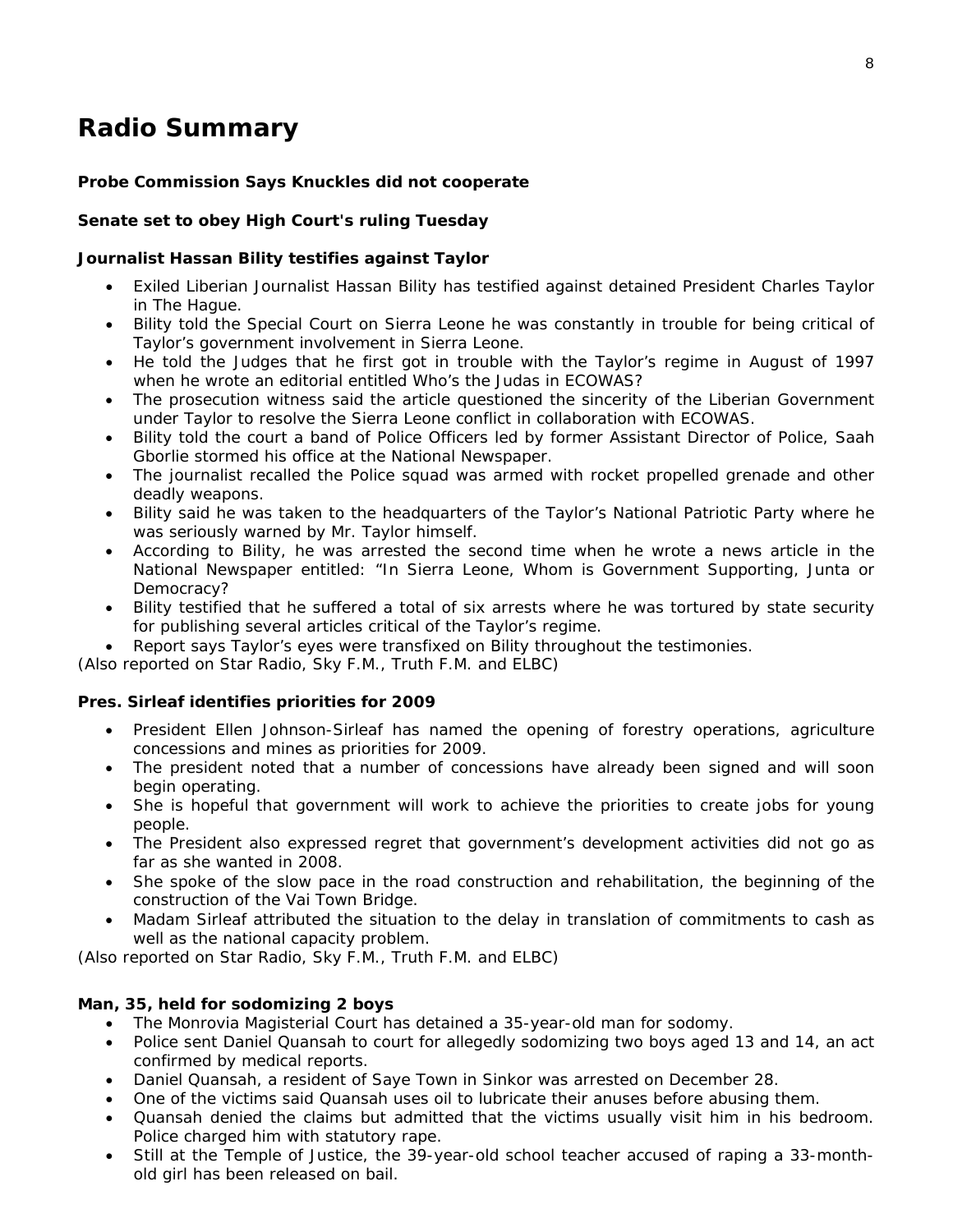- Criminal Court A released Nathaniel Wilson Monday after his lawyers filed a general bail for him.
- The court on Friday granted a motion to admit Mr. Wilson to bail after Grand jurors dismissed as non-sense, evidence presented by the state to indict him.
- His wife Victoria Wilson told Star Radio she was grateful to her neighbours and others who stood by them during their troubles.
- Mr. Wilson, for his part, thanked God for his release and maintained that he was innocent.
- The man and is wife hugged each other at the Temple of Justice amidst cheers from onlookers.
- Mr. Wilson spent seventy days in prison before he was released.

(*Also reported on Star Radio, Sky F.M., Truth F.M. and ELBC*)

#### **Students Continue Protest at Liberia's main University**

- A group of students at the University of Liberia Monday disrupted normal academic activities on the campus for the second time.
- The students' action was in response to the administration's refusal to allow them go through the "add and drop" process.
- The Acting President of the university told Star radio one of its security personnel was beaten and wounded in the process by the violent students.
- Prof. Ansu Sonnii however, said the UL administration would not bow to pressure from the students to extend the 'add and drop' process.
- Prof. Sonii said it has instructed the student leadership to write a petition, accompanied by a letter of apology to the UL authorities.
- According to the UL Acting President, the petition is intended to provide justifications why the process should be extended.
- He clarified the first petition was rejected because of procedural error.
- Meanwhile, the President of the ULSU George Sie-Williams said the student leadership was considering whether to write the petition or not.
- He however, assured the student leadership remains committed to dialoguing with the UL administration for the amicable resolution of the problem.

(*Also reported on Star Radio, Sky F.M., Truth F.M. and ELBC*)

#### **Public school teachers disqualified in Lofa County**

- The Education Ministry has disqualified nearly twenty Public School Teachers in Lofa County.
- The teachers were disqualified for allegedly duplicating certificates to teach in the institutions.
- The teachers accused the principal of the Borlahun Public School, John Kollie of signing the certificates.
- But Mr. Kollie has not commented on the allegation.
- The teachers were arrested in connection with the act, but were later released. The ministry is currently evaluating the certificates and documents of teachers in the county to authenticate there stay in the classrooms.

#### **ELWA donates equipment to F.J. Grant Hospital in Sinoe County**

- The ELWA project in south-eastern Sinoe County has provided equipment to the F. J. Grant Hospital in Greenville. The equipment includes three oxygen machines, two microscopes, electro cutlery machine, lab equipment, among others. The Matron Mentor of ELWA Project in Sinoe, Naomi Olson said the project is funded by the European Community for Humanitarian Organization, ECHO.
- Miss Olson said more equipment are expected to arrive in the country soon for the use of the hospital. She said the ELWA project will train staff responsible to use those machines to make sure they use them correctly.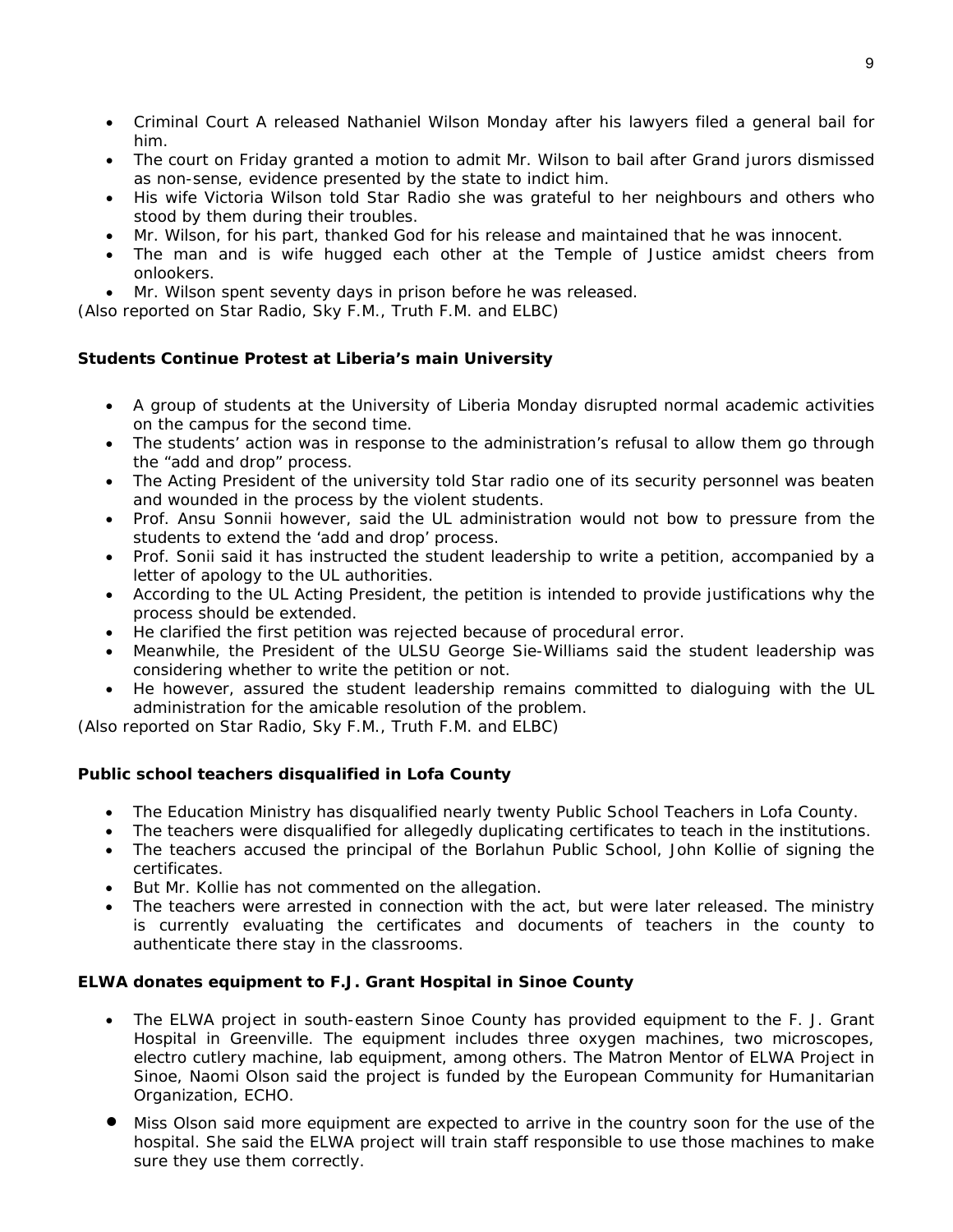## New American Media

Tuesday, 13 January 2009

### **Liberian Immigrants React to Taylor Conviction**

The son of Liberia's former dictator was convicted of human rights crimes committed during his father's presidency -- 1997 to 2003.

The Liberian Journal, News Report, Wynfred Russell and Alex Redd, Posted: Jan 13, 2009 Review it on NewsTrust

Liberian immigrants from across the United States seemed delighted by the long prison sentence a Miami court handed last week to Charles "Chuckie" Emmanuel McArthur Taylor for his role in human rights abuses in the Liberian civil war.

Taylor, is the son of former Liberian President Charles Taylor, who ruled the West African country from 1997 to 2003. The elder Taylor is on trial in The Hague, Netherlands, for supporting and funding the Revolutionary United Front, an infamous rebel group that went on a rampage over diamonds in neighboring Sierra Leone, killing, chopping off limbs and raping during that country's civil war.

"I am glad that the Liberian people have finally received some justice," said Nyeah Ukatu, a Liberian immigrant living in Boston.

Federal immigration authorities arrested Chuckie Taylor in 2006 as he tried to slip into the U.S. from the Caribbean island of Trinidad & Tobago – a day after his father was arrested trying to flee Nigeria. Chuckie Taylor was initially charged with passport fraud and pleaded guilty. On the day before his sentencing for the passport fraud, he was indicted on human rights violations committed in Liberia.

Chuckie Taylor's case is the first of its kind in the United States and is based on a 1994 law that forbids U.S. citizens to commit torture overseas. Chuckie Taylor, 31, was born in Boston but claims Liberian nationality because of his father. He headed the paramilitary Anti-Terrorist Unit, which became notorious for carrying out heinous acts of violence against civilians, while his father ruled Africa's oldest republic.

Chuckie Taylor is the only person so far to have been tried and convicted for crimes committed during the violent 14 year Liberian conflict, which the United Nations said killed more than 300,000 people and displaced over a million more.

During trial in Miami, many of the victims Chuckie Taylor tortured testified against him from behind obscured screens to protect them from possible retaliation. They accused him of summarily executing four men and playing a direct role in beatings – using burning plastic, hot water and electric shocks to torture his victims. One victim testified that he was stripped naked and placed in a pit as fire ants were shoveled over his body.

In the end, Chuckie Taylor was convicted on five counts of torture, one count of conspiracy to torture, one count of using a firearm during the commission of a violent crime and one count of conspiracy to use a firearm during the commission of a violent crime.

Responding to the news, Rev. Father James Wilson, a priest of the Episcopal Diocese and former executive director of the Liberian Ministerial Association in Minneapolis, said Chuckie's successful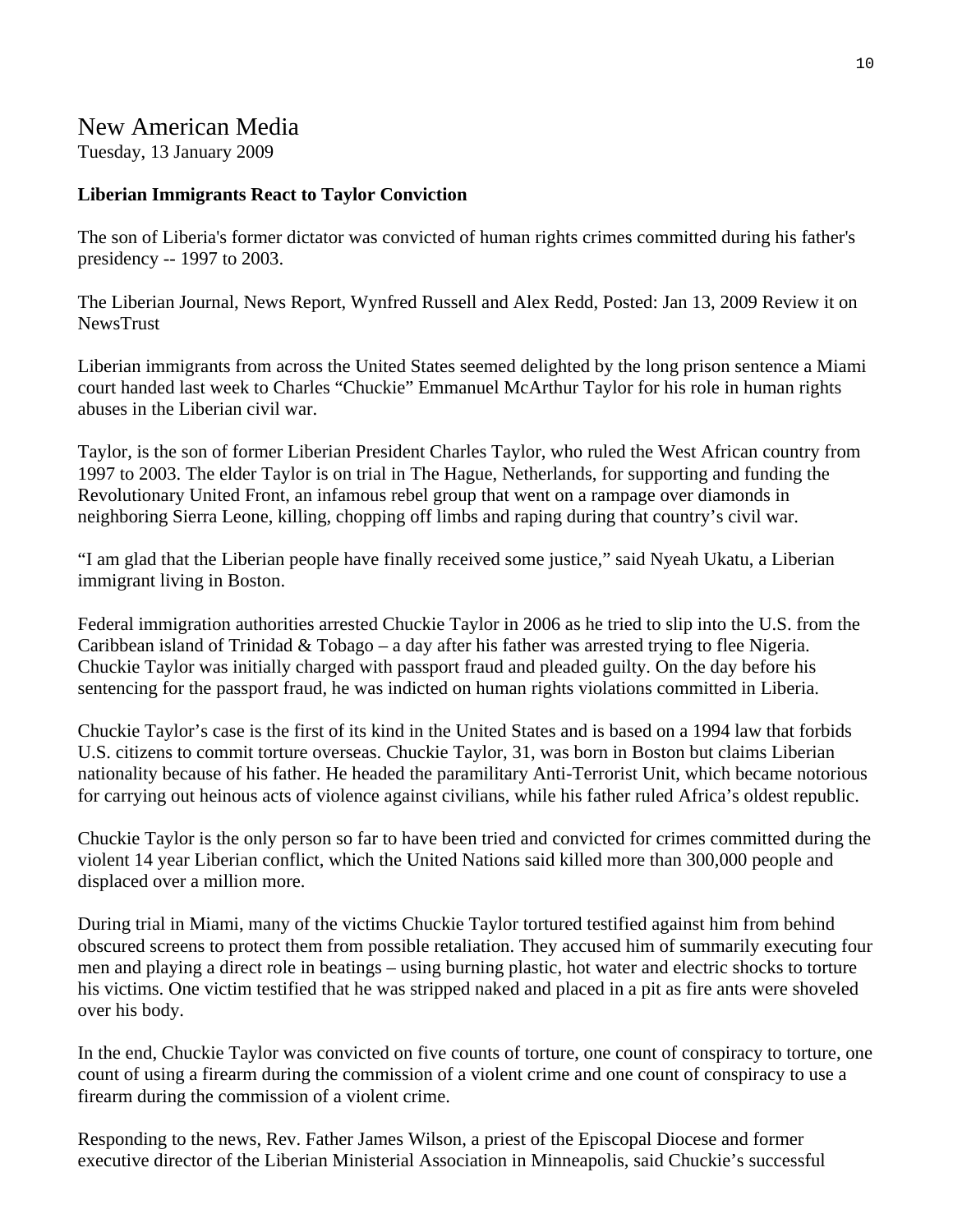prosecution would send a message to the villains of Liberia's civil war and also serve as a deterrent to others who may want to consider committing atrocities.

"I think it is a very good example for perpetrators of the Liberian civil war," Rev. Wilson said. "We don't know who may be next."

In a written statement, Robin Philips, the executive director of Minnesota-based The Advocates for Human Rights, said the sentence sent an important message that those who commit human rights violations would be held accountable and that the United States was not a safe haven for people who had committed crimes against humanity.

"It is a great precedent and we hope that [Obama's] administration will continue to enforce the law against all those who have perpetrated these human rights abuses," Philips said.

But in a telephone interview, one Minnesota-based Liberian community leader, who preferred anonymity because of the sensitivity of this story, said Chuckie Taylor was singled out and that the 97-year sentence he received was too harsh.

"The punishment doesn't fit the crime; it is excessive and disproportionate," the community leader said. "Chuckie was not a central figure in the war. His crimes pale in comparison to the egregious acts committed by many warlords and their foot soldiers that are running around scot-free in Minnesota and Monrovia."

But that view didn't sit well with Yudusie Eddie Tarpeh, president of the Liberian Community of Northern California.

"Justice is being served," Tarpeh said. "This guy (Chuckie) is a desperado and he did a lot of stuff even more than his father."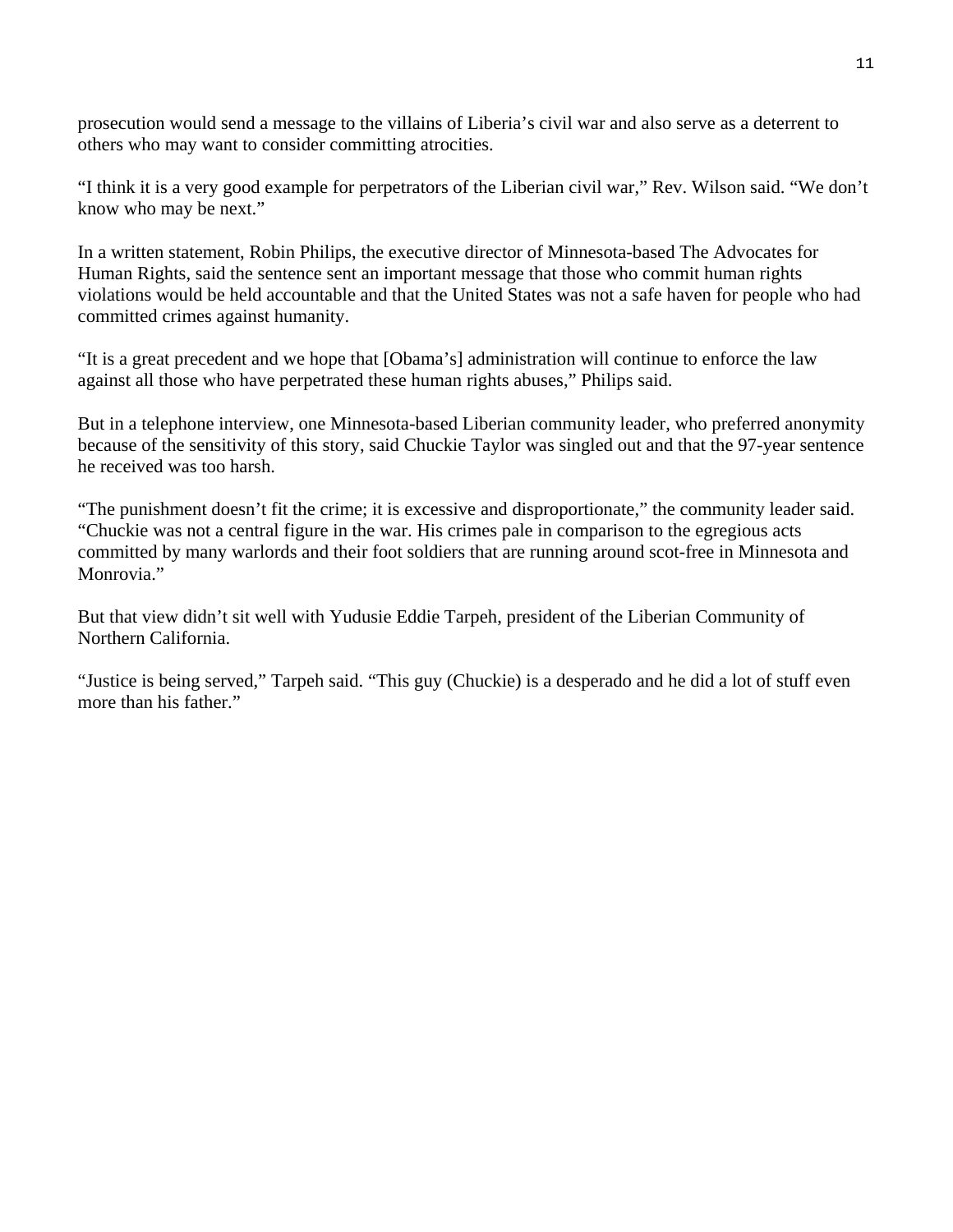Reuters Monday, 12 January 2009

#### **Congo's Bemba accused at Hague of ordering rape**

By Reed Stevenson

THE HAGUE (Reuters) - International Criminal Court prosecutors accused former Congolese rebel warlord Jean-Pierre Bemba of ordering mass rape to terrorise civilians at a hearing on Monday to decide whether he will face trial.

Bemba, 46, faces three counts of crimes against humanity and five counts of war crimes, and is the highest-profile suspect to date brought before the world's first permanent war crimes court, set up in 2002.

Bemba is accused of leading rebels from Democratic Republic of Congo in a campaign of torture, rape and murder in neighbouring Central African Republic. He was arrested in Belgium last May.

The hearing on Monday was to decide whether there was enough evidence to proceed with a trial. Bemba denies the charges.

The charges focus on the period between 2002 and 2003 when Ange-Felix Patasse, president of the Central African Republic at the time, asked Bemba's Congolese Liberation Movement to put down coup attempts in his country.

"Bemba's men went from house to house, pillaging and raping mothers, wives and daughters," said prosecutor Petra Kneuer.

Bemba's troops were instructed to "traumatise and terrorise" the population to prevent them from supporting any resistance against Patasse, the prosecution said.

"To do this, he (Bemba) chose rape as his main method," Kneuer said.

A representative of victims described in detail how a district chief in the capital of Bangui was raped for four hours in front of his wife and children before troops turned to them.

Defence lawyer Karim Asad Ahmad Khan rejected the prosecution's claims against Bemba, arguing that he cannot be held responsible for crimes committed by his troops because they were under the "command and control" of Patasse's government.

"Uniforms, food and money were all provided to MLC troops, not by authorities in the Democratic Republic of Congo, not by Mr. Bemba, ... but by the head of state of the Central African Republic," Khan said, adding the prosecution "failed to establish intent and knowledge."

After the four-day pretrial confirmation of charges hearing, the three-judge panel led by Ekaterina Trendafilova has 60 days to decide whether to go forward with the trial.

Bemba, who served as a vice-president to Joseph Kabila in the post-war transition after Congo's 1998- 2003 war, is being held at a detention centre near The Hague.

Former Congolese rebel warlord and vice-president Jean-Pierre Bemba (L) appears before the global war crimes court in the Hague January 12, 2009. (REUTERS/Michael Kooren)

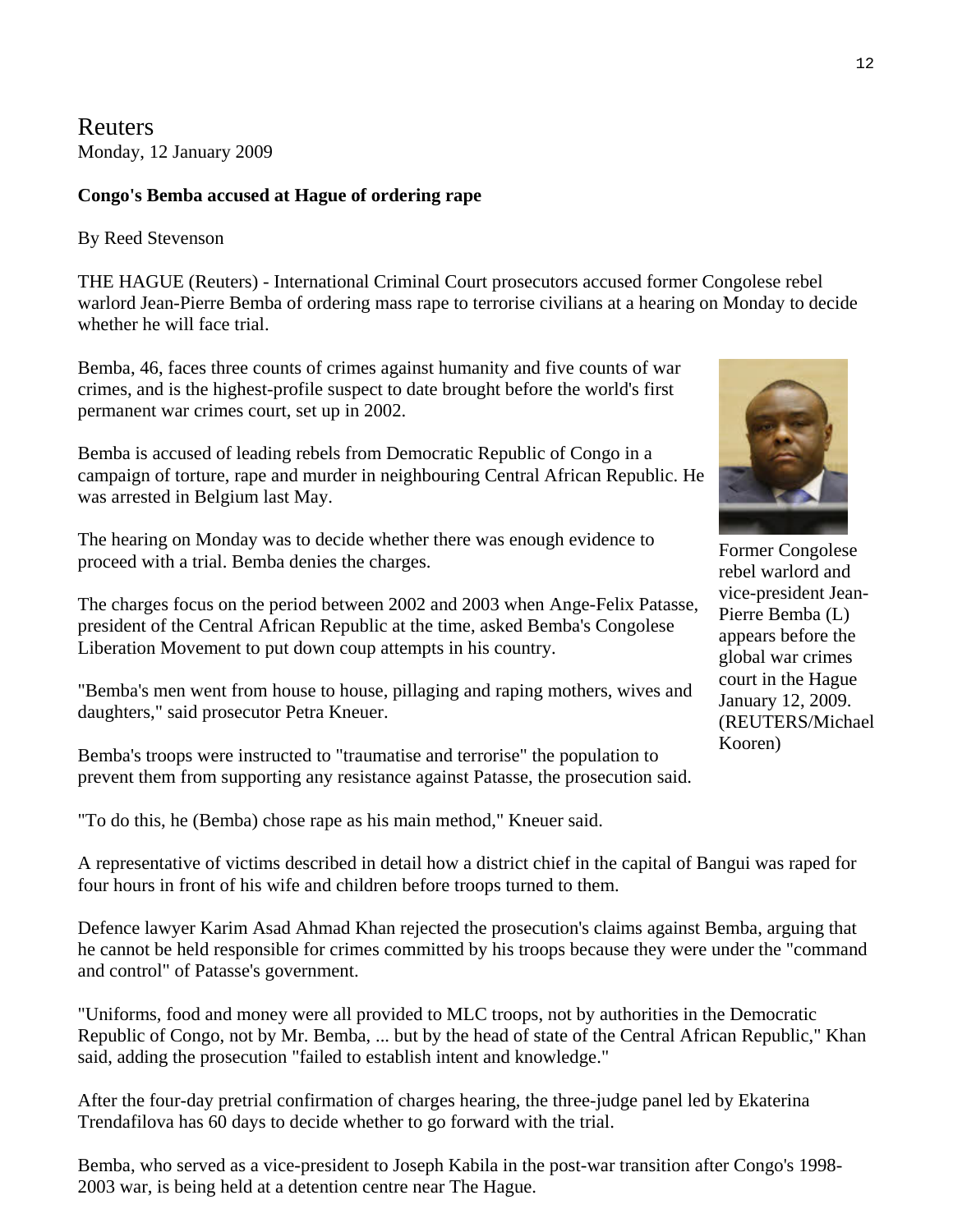Bemba fled into exile in Portugal in 2007, saying he feared for his life in Congo. His fighters had battled in the streets of Kinshasa with Kabila's presidential guards in clashes that killed several hundred.

Bemba, appearing in court in a navy suit and blue tie, occasionally took notes and passed messages to defence lawyers sitting nearby as he chewed gum.

He joins former Congolese militia Leader Thomas Lubanga and two other alleged Congolese warlords also indicted by the ICC. Former Liberian President Charles Taylor, who is being held in the same detention centre but tried by the separate U.N.-backed Special Court for Sierra Leone.

Last month, Central African Republic's President Francois Bozize agreed at talks to negotiate with rebel and opposition leaders on a consensus government. Patasse, ousted by Bozize in a 2003 coup, was among those who took part in the discussion.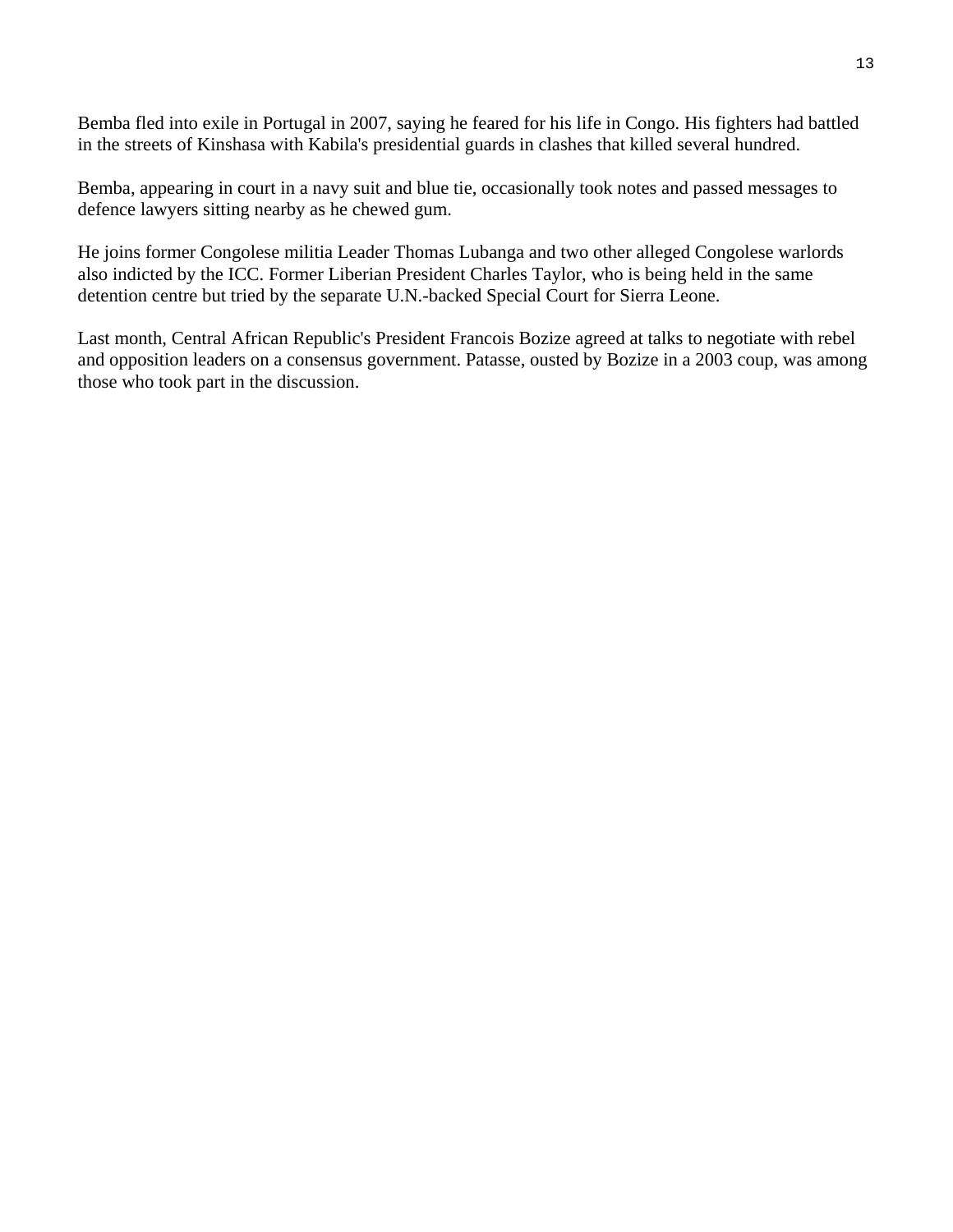Inter Press Service Wednesday, 14 January 2009 http://www.ipsnews.net/news

#### **POLITICS: Gaza Killings Trigger Call for War Crimes Probe**

By Thalif Deen

UNITED NATIONS, Jan 13 (IPS) - With hundreds of civilians, mostly women and children, killed during nearly three weeks of fighting in Gaza, there is a growing demand either for an international tribunal or an international commission to investigate charges of war crimes committed by Israel.

But there are fears that any such move may be shot down by the United States, and possibly by other Western nations, which continue to politically temper their criticism of Israel despite violations of all the known international conventions protecting women, children, the wounded and the dying in war zones.



[U.N. High Commissioner for](http://www.ipsnews.net/news.asp?idnews=45397)  Human Rights Navi Pillay says that Israel's violations of international humanitarian law may constitute war crimes.

Credit:UN Photo/Jean-Marc Ferré

"On an inter-governmental level, the war crimes process is essentially subject to geopolitical control, which means in practice that the criminal

wrongdoing of the most powerful [the U.S. government] and its closest friends [Israel] get a free pass," Richard Falk, a professor of international law and a U.N. human rights expert, told IPS.

Despite widespread condemnation, this practice of "geopolitical impunity" is likely to shield Israel from formal scrutiny with respect to the alleged crimes of war and crimes against humanity associated with its military operations in Gaza since Dec. 27, he added.

Falk, who is the U.N. Special Rapporteur for Human Rights in the Occupied Palestinian Territories, was detained and expelled from an airport in Tel Aviv last month when he was on a U.N.-mandated assignment to probe human rights in the occupied territories.

As of Tuesday, the Palestinian death toll had risen to more than 900, mostly civilians, compared with over 10 Israelis, including those killed by Hamas's rocket fire.

The London-based Amnesty International has asked the Security Council "to take firm action to ensure full accountability for war crimes and other serious abuses of international human rights and humanitarian law."

The U.N. High Commissioner for Human Rights Navi Pillay told a special session of the Human Rights Council (HRC) in Geneva that accountability must be ensured for violations of international law.

"I remind this Council that violations of international humanitarian law may constitute war crimes for which individual criminal responsibility may be invoked," she said.

At the special session Monday, the HRC adopted a resolution calling for an "urgent independent international fact-finding mission" to investigate all violations of international human rights and humanitarian law by Israel.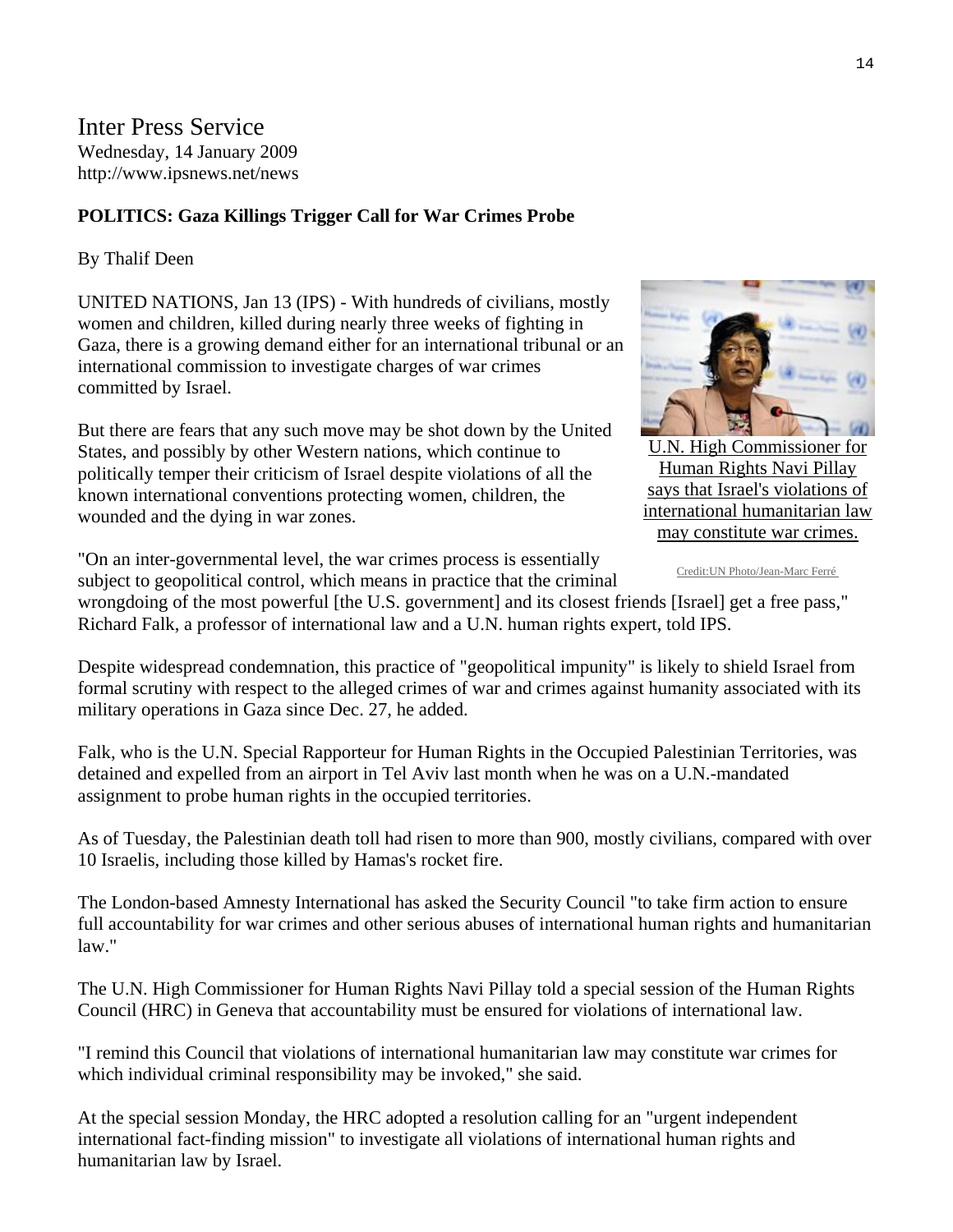Asked specifically about charges of "war crimes" in Gaza, Secretary-General Ban Ki-moon refused to express his view on the unbridled killings of civilians.

"That's something which the International Criminal Court (ICC) or other international organisations will have to determine," he told reporters Monday, on the eve of his weeklong peace mission to the Middle East.

But the Paris-based International Federation for Human Rights (FIDH), which is calling for an international commission of investigation, points out that Israel has not ratified the statute of the ICC.

"Activating the ICC jurisdiction for these crimes implies for the U.N. Security Council to refer the situation to the ICC," in order for the ICC prosecutor to initiate an investigation, FIDH said in a letter to the 15-member U.N. body.

But any such Security Council action will most likely be vetoed by the United States, a longstanding ally of Israel.

Besides the ICC, which was established in 2003, there have been special criminal tribunals or special courts created to prosecute war crimes or genocide in the former Yugoslavia, Rwanda, Sierra Leone, Lebanon, Cambodia and East Timor.

"There certainly should be a tribunal," Michael Ratner, president of the New York-based Centre for Constitutional Rights, told IPS.

While it would look at war crimes committed by all parties, Hamas's actions pale in comparison to the murders committed by Israel, he said.

"The continued impunity of Israel for crimes it has committed encourages it in perpetrating gross violations of humanitarian law," said Ratner, who is also adjunct professor law at Columbia University.

"A tribunal is essential, [but] the United States will likely veto such a Security Counsel resolution. By doing so, it is enabling and condoning war crimes," he warned.

Stephen Zunes, professor of politics and international studies at the University of San Francisco, said: "A strong case can be made for an investigation into war crimes committed by Israeli armed forces."

Since the Gaza Strip is legally a non-self-governing territory, the United Nations has a particular responsibility to ensure that those guilty of war crimes are prosecuted, he added.

"Such prosecution, however, would be more appropriate if pursued through the International Criminal Court, which did not exist at the time special tribunals were set up for Yugoslavia, Cambodia and Rwanda," Zunes told IPS.

By pursuing cases through the ICC rather than a special tribunal, it would lessen the likelihood of charges that the United Nations was once again unfairly singling out Israel for violations of international humanitarian law, he added.

Falk said "the most that we can expect are fact-finding and investigative missions" established by the Human Rights Council in Geneva (as proposed in its Special Session) and by the General Assembly (as an outcome of an upcoming Ninth Special Session).